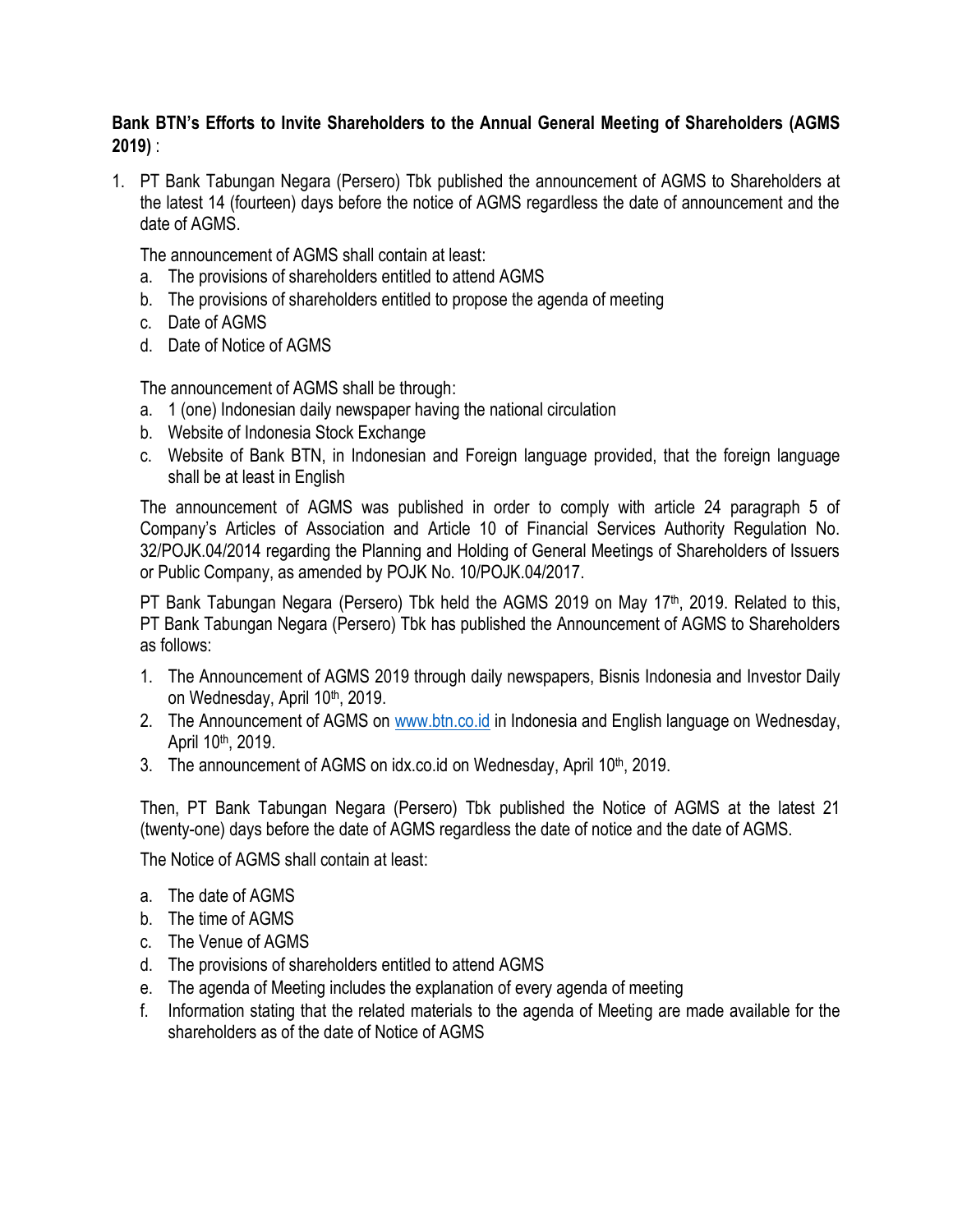The notice of AGMS shall be through:

- a. 1 (one) Indonesian daily newspaper having the national circulation
- b. Website of Indonesia Stock Exchange
- c. Website of Bank BTN, in Indonesian and English language provided, that the foreign language shall be at least in English

PT Bank Tabungan Negara (Persero) Tbk published the notice of AGMS in order to comply with article 24 paragraph 7 of Company's Articles of Association and Article 13 of Financial Services Authority Regulation No. 32/POJK.04/2014 regarding the Planning and Holding of General Meetings of Shareholders of Issuers or Public Company, as amended by POJK No. 10/POJK.04/2017.

Related to this, PT Bank Tabungan Negara (Persero) Tbk has published the Notice of AGMS to shareholders as follows:

- 1. The notice of AGMS 2019 through Bisnis Indonesia and Investor Daily on Thursday, April 25<sup>th</sup>, 2019.
- 2. The notice of AGMS on www.btn.co.id in Indonesian and English language on Thursday, April 25<sup>th</sup>, 2019.
- 3. The notice of AGMS on [www.idx.co.id](http://www.idx.co.id/) on Thursday, April 25<sup>th</sup>, 2019.

With the materials state above, PT Bank Tabungan Negara (Persero) Tbk are open to have conference call with the investors, particularly, foreign investors regarding AGMS 2019.

For employees of PT Bank Tabungan Negara (Persero) Tbk who are also the Shareholders through Management & Employee Stock Allocation (MESA) and Management & Employee Stock Option Plan (MESOP), PT Bank Tabungan Negara (Persero) Tbk manages the attendance of employee at AGMS as follows:

## **A. Employees as Shareholders**

- $\triangleright$  The attendance of employees are submitted to the head of unit (Division Head, Regional Office Head, and Branch Manager) by considering the banking operation
- $\triangleright$  As the shareholders through MESA and/or MESOP program
- $\triangleright$  All costs will be borne by the employee themselves
- $\triangleright$  The employees are on leave

## **B. Officials as Invitee**

For the sake of the company, it is necessary to manage the attendance of officials and representatives of DPP Unions as invitee with the following criteria:

- $\triangleright$  Division Head
- $\triangleright$  All regional office heads
- $\triangleright$  All branch managers, both conventional and sharia
- $\triangleright$  The representatives of DPP Unions in max of 2 (two) representatives

Under the condition

- 1. As an official duty
- 2. To the officials that present in the AGMS, are required to deliver/socialize the resolutions of AGMS
- 3. Do not have voting rights at AGMS